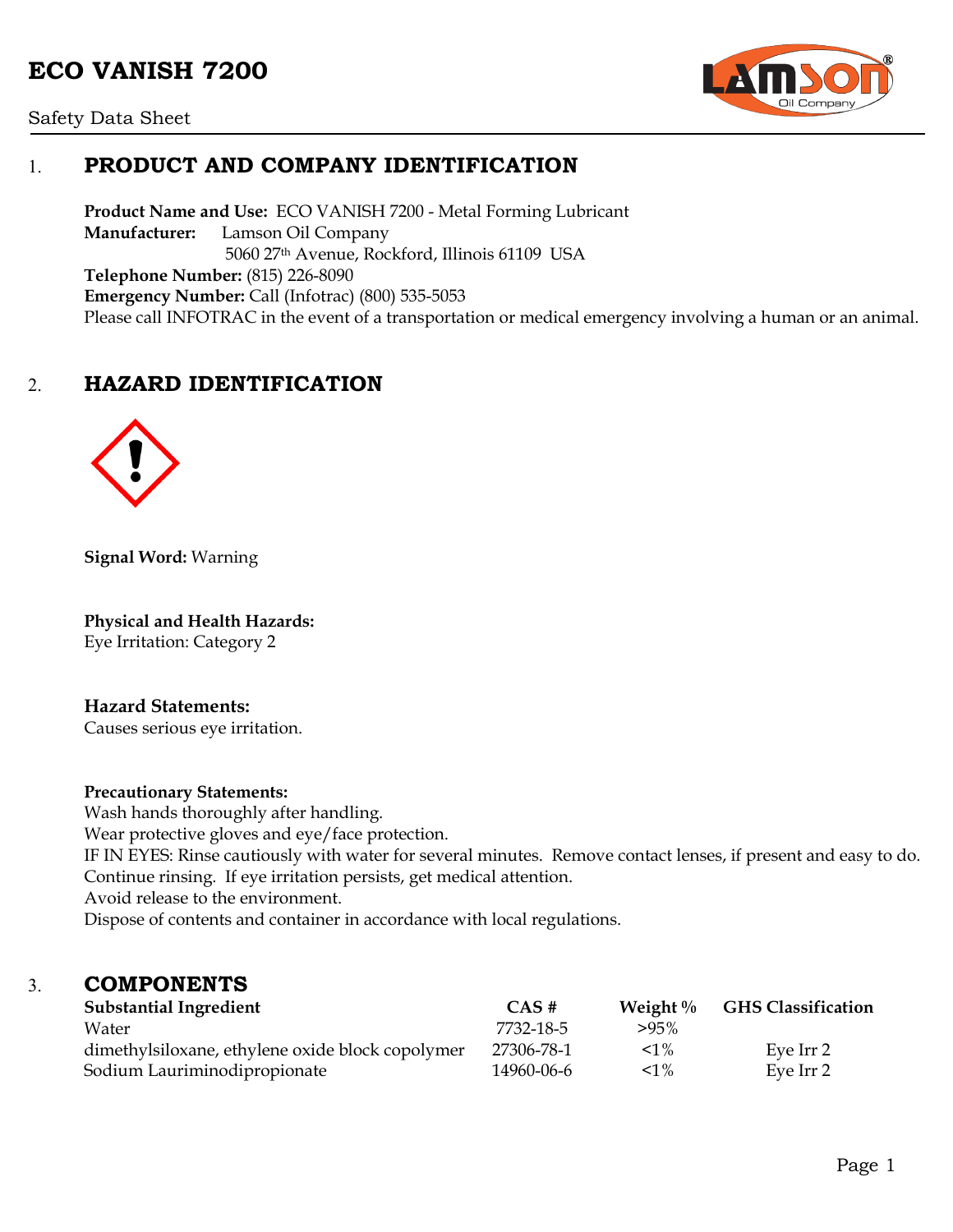#### Safety Data Sheet

### 4. **FIRST AID MEASURES**

**IF ON SKIN**: Wash with plenty of soap and water. If skin irritation occurs, get medical attention.

**IF IN EYES**: Rinse cautiously with water for several minutes. Remove contact lenses, if present and easy to do. Continue rinsing. If eye irritation persists, get medical attention.

**IF SWALLOWED**: Rinse out mouth. Immediately call a Poison Center or Physician. Do not induce vomiting. **IF INHALED:** Remove to fresh air; apply artificial respiration if necessary. Get medical attention.

### 5. **FIRE-FIGHTING MEASURES**

#### **General Hazard**

Under fire conditions substances can be released that require the need for self-contained breathing apparatus and chemical-protective clothing.

#### **Fire-Fighting**

Keep fire exposed containers cool with water spray. Separate unburning product from fire. Use carbon dioxide, foam, or dry chemical extinguishing media to put out fires.

#### **Unusual Decomposition Products Under Fire Conditions**

None

# 6. **ACCIDENTAL RELEASE MEASURES**

#### **Personal Precautions**

Thoroughly wash skin after contact. Take off contaminated clothing and launder before reuse.

#### **Environmental Precautions**

Avoid release to the environment. Dike large spills to prevent ingress into sewers. Clean spills with absorbent and store in marked containers for disposal. Rinse area with water to remove slip/fall hazard. Dispose of contents and container in accordance with local regulations.

# 7. **HANDLING AND STORAGE**

#### **Safe Handling and Storage**

Store in a well ventilated place. Keep cool. Do not handle, store, or dispense near open flames or ignition sources. Keep containers inside and out of direct sunlight. Avoid extreme temperatures. Product may freeze as temperature decreases. Thaw and mix well before using. Do not reuse containers.

#### **Incompatible Products**

Avoid strong oxidizing and reducing agents.

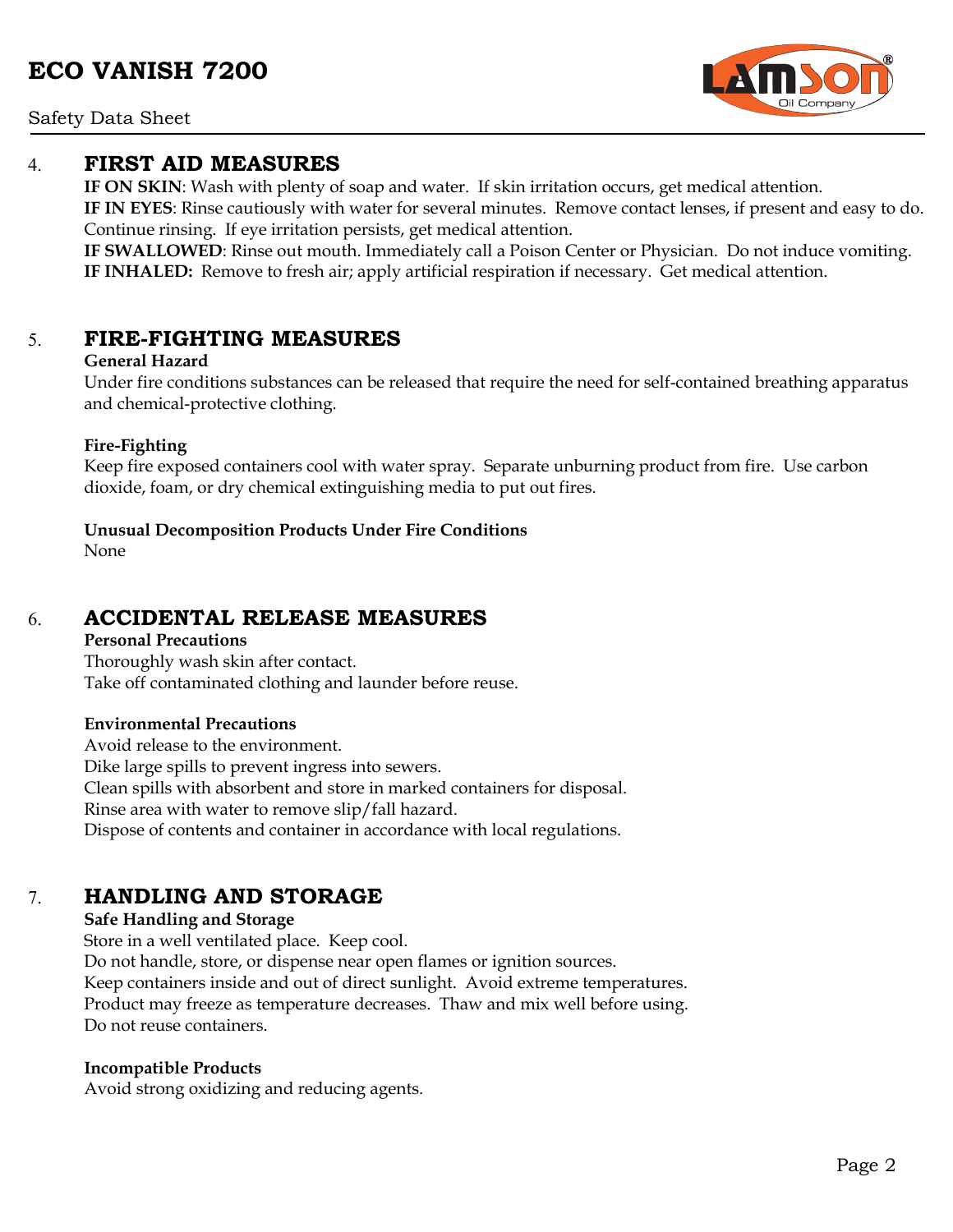#### Safety Data Sheet



# 8. **EXPOSURE CONTROL AND PERSONAL PROTECTION**

#### **Ventilation**

Local exhaust is usually sufficient. General exhaust is preferred.

#### **Personal Protection**

Use approved respirator when airborne exposure limits are exceeded. Use chemical resistant gloves to avoid prolonged contact. Wear goggles or safety glasses with splashguards.

#### **Work Place Exposure Guide Lines**

None of the components in this product has an established TLV limit.

## 9. **PHYSICAL AND CHEMICAL PROPERTIES**

| <b>Boiling Point:</b>                          | $212$ °F                                |  |  |
|------------------------------------------------|-----------------------------------------|--|--|
| Specific Gravity (water =1):                   | 1.0                                     |  |  |
| Vapor pressure (mm Hg):                        | $\leq 1$                                |  |  |
| <b>Melting Point:</b>                          | Not Applicable                          |  |  |
| Vapor Density (Air =1):                        | > 5                                     |  |  |
| Evaporation Rate (butyl Acetate=1):            | < 0.1                                   |  |  |
| Solubility in water:                           | Complete                                |  |  |
| Reactivity in water:                           | <b>NIL</b>                              |  |  |
| <b>Appearance and Odor:</b>                    | orange liquid, with citrus sent         |  |  |
| Flash point:                                   | None - water based                      |  |  |
| Flammable Limits (volume percent in air):      | LEL: Not Applicable UEL: Not Applicable |  |  |
| <b>Autoignition Temperature: approximately</b> | Not Established                         |  |  |

### 10. **STABILITY AND REACTIVITY**

**Stability:** [ ] Unstable [ X ] Stable **Conditions to avoid:** None **Incompatibility (Materials to avoid):** Strong oxidizing and reducing agents. **Hazardous Decomposition Products:** Thermal decomposition may produce oxides of carbon and nitrogen. **Hazardous Polymerization:** [ ] May Occur [ X ] Will Not Occur **Conditions to Avoid:** Not Applicable

# 11. **TOXICOLOGICAL INFORMATION**

This product has minimal toxicity when inhaled, ingested, or when skin or eye contact is made. This product is not expected to cause cancer or to be a skin sensitizer. No data is available to indicate that any ingredient is mutagenic or genotoxic. This product is not expected to cause reproductive or developmental effects. This product causes serious eye irritation. Repeated exposure to the skin may result in possible irritation and dermatitis.